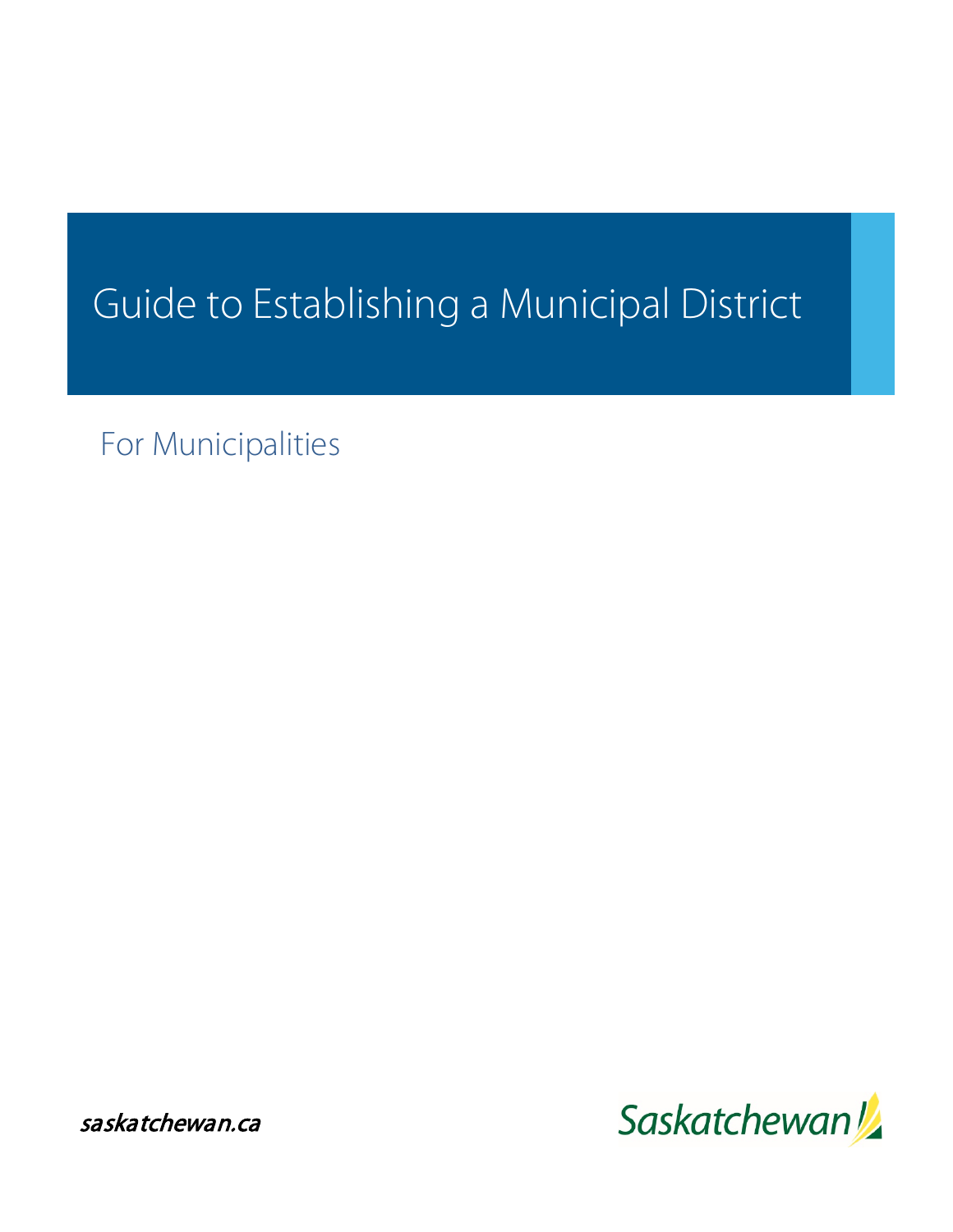# **Table of Contents**

| Why would a municipality want to become part of a Municipal District? 6 |  |
|-------------------------------------------------------------------------|--|
|                                                                         |  |
|                                                                         |  |
|                                                                         |  |
|                                                                         |  |
|                                                                         |  |
|                                                                         |  |
|                                                                         |  |
|                                                                         |  |
|                                                                         |  |
|                                                                         |  |
|                                                                         |  |
|                                                                         |  |
|                                                                         |  |
|                                                                         |  |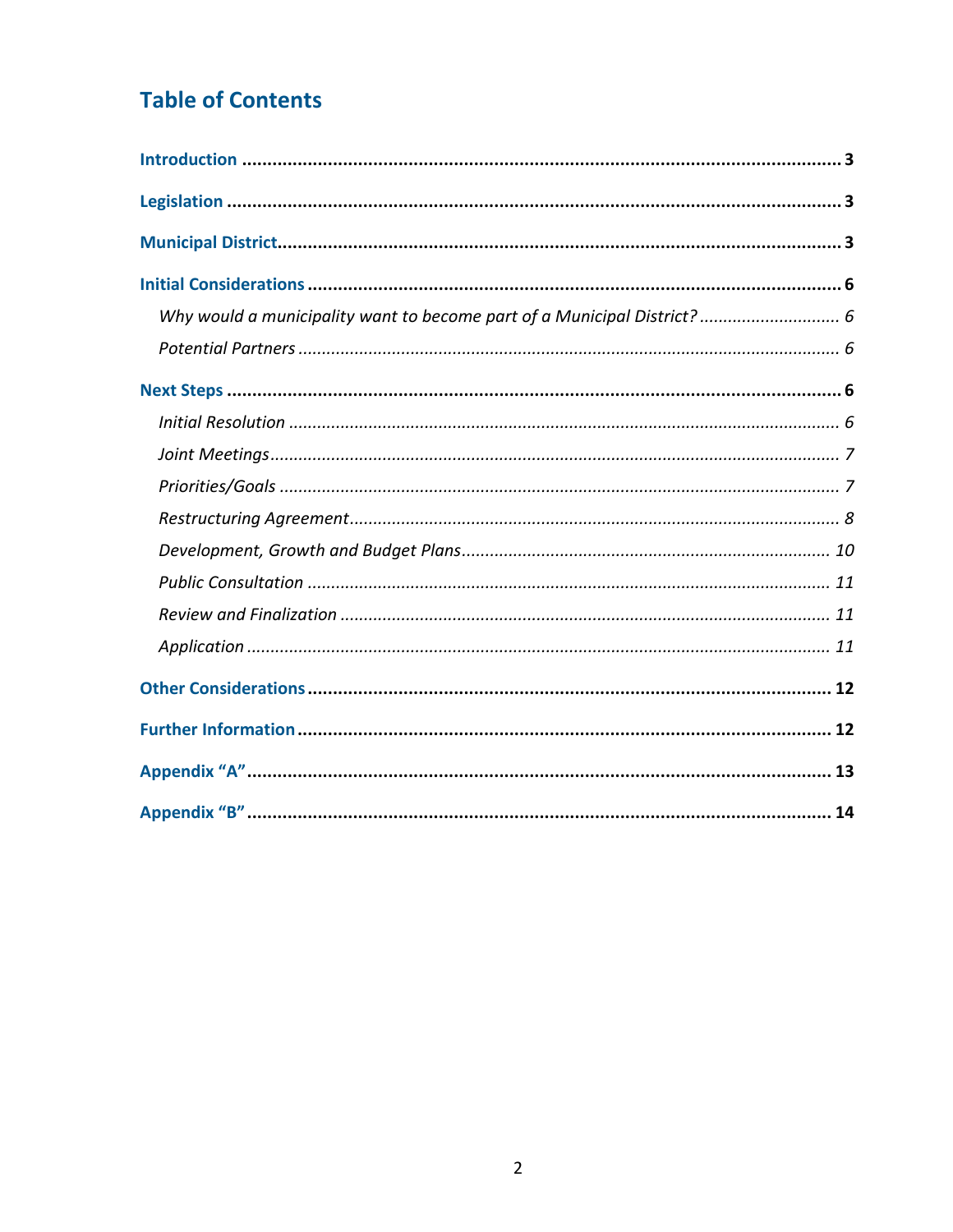# **Introduction**

This guide, published March 2019, is intended to assist elected officials and administrators in determining if restructuring to form a Municipal District (MD) is right for their municipality and to assist them with the process. The application to incorporate as a MD is a voluntary decision of the participating municipalities.

The guide will explain items to consider when thinking about restructuring and outlines the process. Individual municipalities will need to consider modifying certain materials to suit local conditions. It is based on the legislation contained in *The Municipalities Act* (the Act) and applies to all types of municipalities that operate pursuant to the Act. The information provided is not a substitution for legislation. It is important to examine the exact wording of legislative references. Questions of a legal nature should be directed to a solicitor.

It is strongly encouraged that a ministry official at the Ministry of Government Relations (ministry) is consulted early on in the process. Ministry officials are available to assist administrators and council with understanding the process and undertaking required tasks throughout the restructuring.

# **Legislation**

Legislation regarding restructuring as a MD is found in Part IV of the Act, section 51.1. Other sections of the Act which may apply are listed within section 51.1. Legislative requirements to restructure as a MD are general, allowing municipalities to address matters specific to their situation.

Restructuring applications must be submitted to the Minister of Government Relations and approved through the issuance of a Minister's Order.

# **Municipal District**

A MD is the voluntary restructuring or merger of at least one rural municipality and at least one urban municipality. A MD is an incorporated municipality created under the authority of the Act.

Potential opportunities for two or more municipalities becoming one municipality may include:

- harmonized bylaws;
- administration efficiencies;
- consistent planning and development goals and requirements;
- savings through economies of scale;
- efficiencies gained through the sharing of equipment and assets;
- opportunities to explore options to improve services and operations; and
- flexibility to structure in a way that meets regional interests.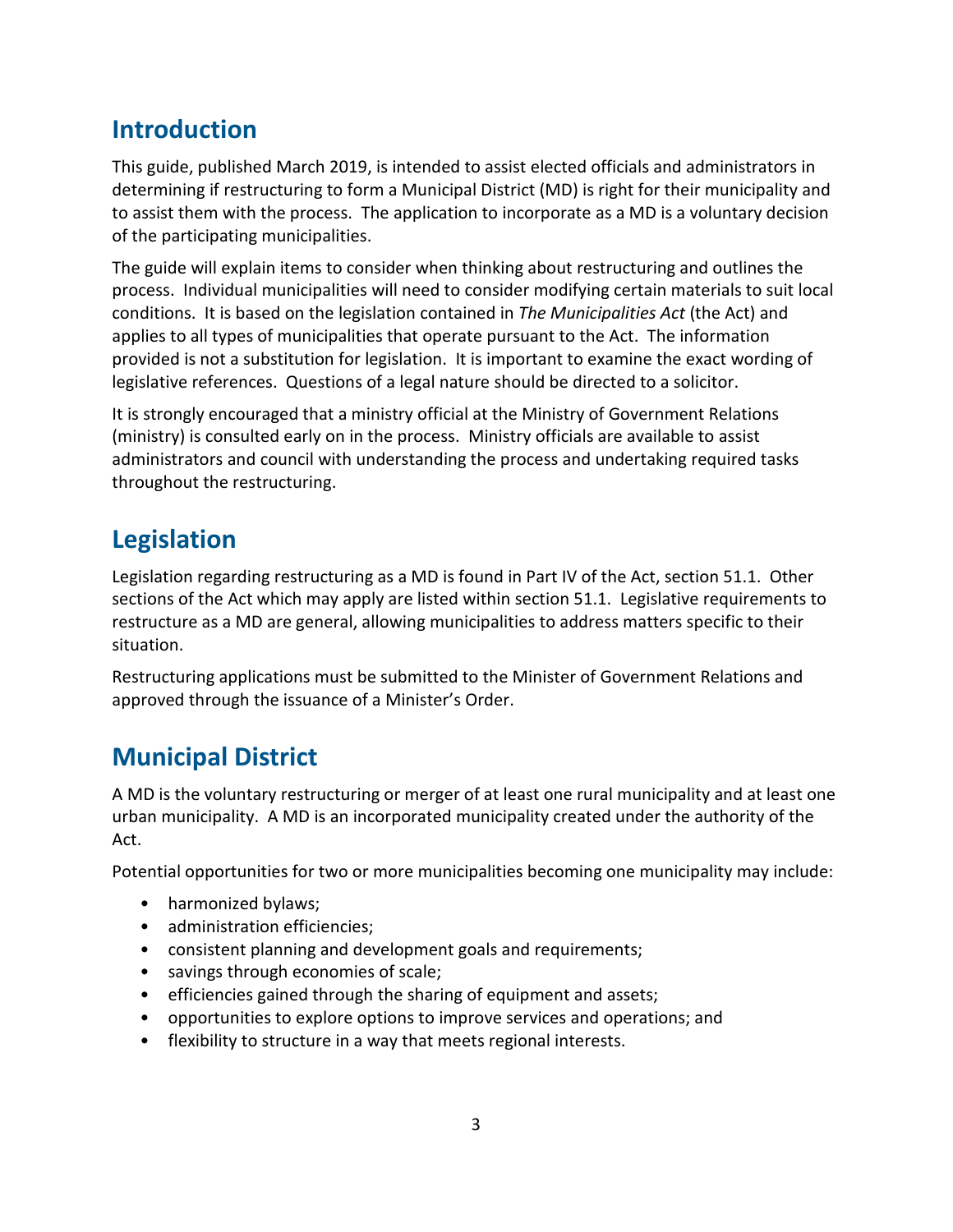### **Common questions:**

### **Does a council have the authority to create a MD?**

No. A MD is only created by Minister's Order. Councils involved would make a voluntary application to the minister to incorporate as a MD.

### **Is there different legislative authority and/or requirements on a MD than a rural municipality, town, village, or resort village, within the Act?**

Yes. Each type of municipality has its own characteristics and a MD is no exception. While legislative authorities provided in the Act are similar for all types of municipalities, each type may have specific legislative provisions that only apply to them, including a MD. For example, subsection 51.1(5) of the Act determines that when there is a reference to an urban municipality in the Act, it is deemed to be part of the MD that was formerly an urban municipality. This is also the same for a rural municipality.

### **Can a portion of a rural municipality and a town form a MD?**

No. A MD must contain at least one former rural municipality and one former urban municipality in their entirety.

There are two different options for a portion of a municipality to be included in another municipality:

- involved municipalities may agree on merging a portion of the one municipality with the other; or
- one municipality may apply to annex a portion of another municipality.

The results and consequences of these two types of processes may differ. Contact a ministry official for further details regarding these processes.

### **How is the election scheme determined for a MD?**

The municipalities involved will decide to follow the election process for a rural municipality, resort village or an urban municipality, in accordance with *The Local Government Election Act, 2015.* This decision will be set out in the restructuring agreement and the Minister's Order.

### **What happens with grants, such as revenue sharing and gas tax?**

Grants are reviewed on a regular basis, therefore, the following information is as of the date of writing this guide. It is important to check with the ministry to verify allocations and identify changes, if any.

- **• Municipal Revenue Sharing (MRS) Grant:** The amount of the MRS grant will be calculated as the combination of the grants for each of the former urban and rural municipalities.
- **• Gas Tax Grant:** The gas tax grant is calculated on a per capita basis, in accordance with Statistics Canada's most current census, as per the bilateral agreement negotiated between the federal and provincial governments**.** The census population for each of the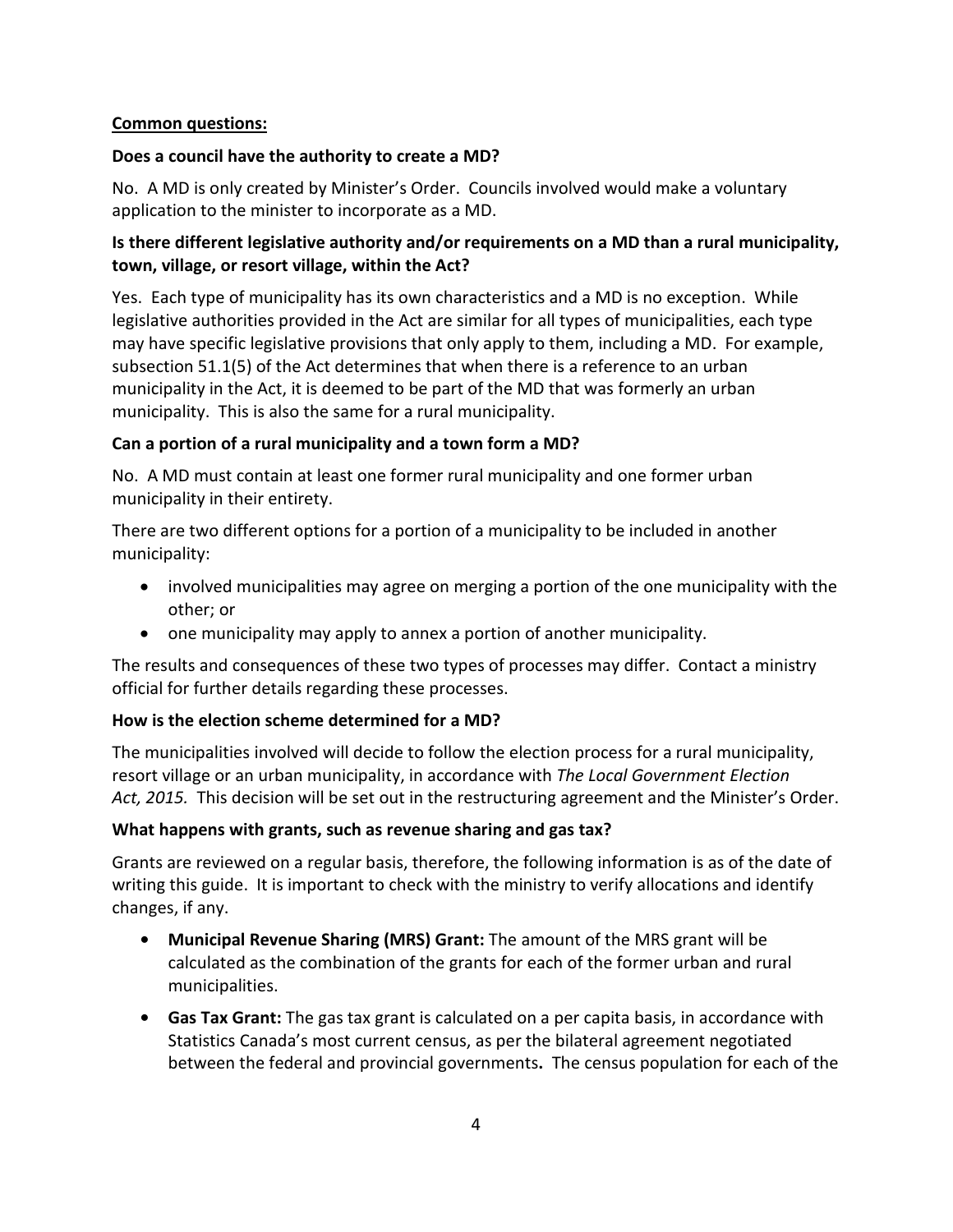former urban and rural municipalities would be used to determine the population of the new MD.

**• Other Grants:** Each grant has its own specific criteria. Therefore, it will be important to inquire with the ministry or organization providing the grant, whether or not the grant to the municipality will be affected by becoming part of a MD.

### **How will the assets and liabilities of each municipality be settled when the MD is formed?**

The Minister will appoint a person to settle the assets and liabilities of the former municipalities. Decisions of the councils regarding the disposition of assets and liabilities should be thorough and clear in the restructuring agreement so that this process is more streamlined. Due to the fact that the end of a financial year for a municipality is December  $31^{st}$ , it would make for a smoother transition and assist in this process, if the effective date of the restructuring was January  $1<sup>st</sup>$ . This date would also be beneficial for the required final audits of the former municipalities.

### **Can a MD use different mill rates and tax tools for different areas within the MD?**

Yes. At the time of restructuring, an area may be designated as a 'special service area' (SSA). A SSA is a geographical area established in the Minister's Order for the purpose of providing different services or levels of services than the rest of the municipality. The municipality may use a different mill rate and/or tax tools within the boundaries of a SSA.

Other options include establishing an additional service area to provide for different services or levels of services in parts of the municipality or levy of a special tax for a specific service or purpose that will be completed within the taxation year.

### **What will be the effect of requisitions, such as policing, library, and assessment for a MD?**

The effect requisitions will have on a MD may vary. For example, library requisitions are calculated on a per capita basis and policing costs are based on a combination of population and other factors, such as the location of the detachment. It is important to contact the appropriate authorities to determine if there will be any changes to the requisitions by becoming a MD.

### **How will tax exemption provisions apply to a MD?**

Where legislative provisions only apply to an urban municipality, it is deemed to include the part of a MD that was formerly an urban municipality. Where any legislative provisions only apply to a rural municipality, it is deemed to include the part of the MD that was formerly a rural municipality. Therefore, this would apply to all tax exemptions provided by the Act or any other act. For example, the application of section 293 of the Act, being exempt from taxation in rural municipalities (commonly known as the rural dwelling exemption), would only apply to the part of the MD that was formerly a rural municipality.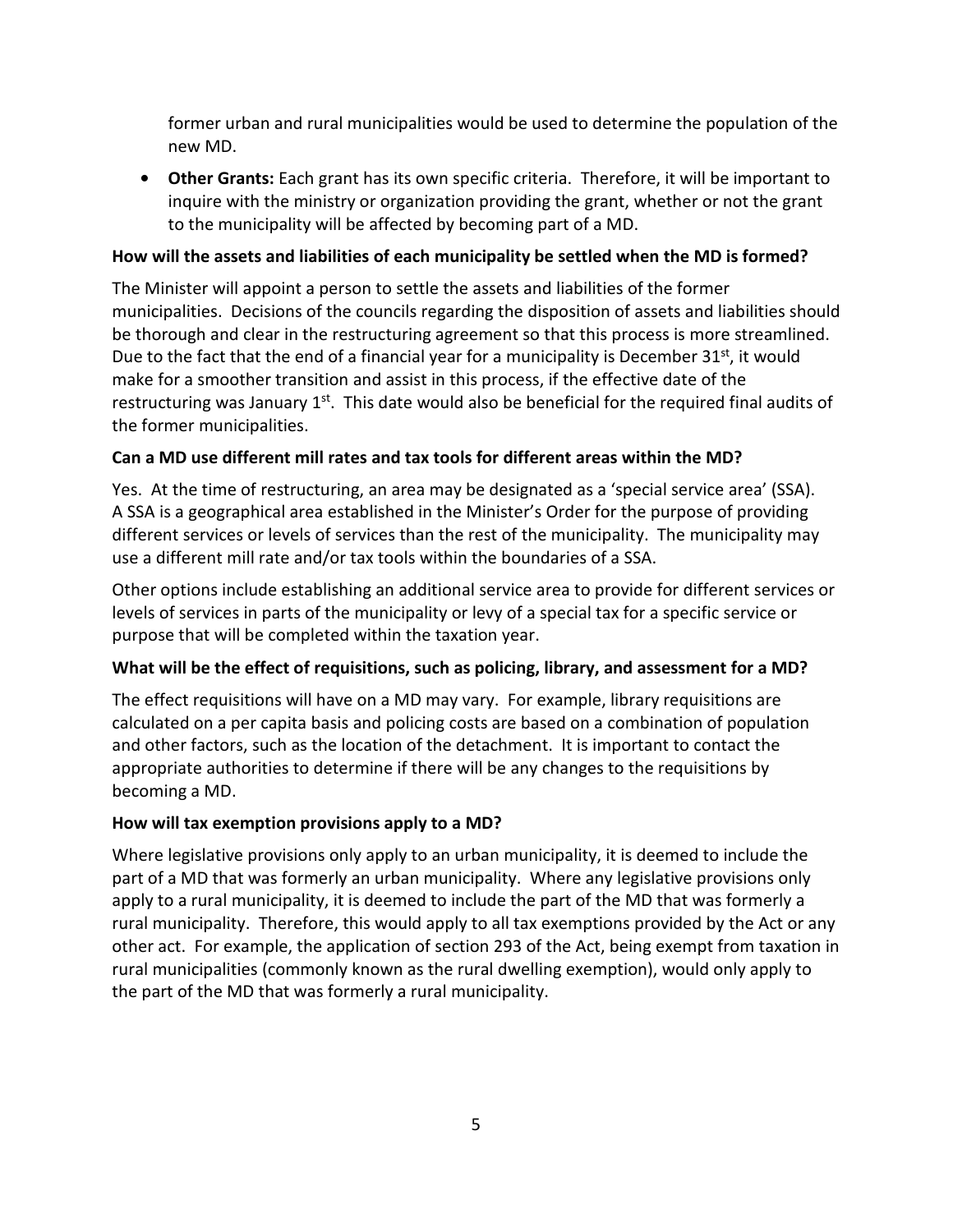### **What provincial association does a MD belong to?**

Municipalities interested in applying for incorporation as a MD should consult with the different provincial municipal associations such as Saskatchewan Urban Municipalities Association and Saskatchewan Association of Rural Municipalities, to discuss their options.

# **Initial Considerations**

### **Why would a municipality want to become part of a Municipal District?**

Reasons to consider being part of a MD will vary depending on the needs, interests, and goals of each individual municipality. MDs may provide:

- opportunities to explore options to improve services, development, planning, and operations/governance;
- flexibility to structure in a way that meets their regional interests;
- economies of scale which is sometimes described by the old adage 'combined budgets, combined buying power, combined might';
- attractive job opportunities which may also reduce recruitment and retention concerns;
- prominence; a strong, reputable, and distinct entity; and/or
- a broader based vision to address the current and future needs of the communities.

### **Potential Partners**

A municipality interested in exploring incorporating as a MD may wish to consider the following questions:

- Is there at least one rural and one urban municipality?
- Where do our citizens work, do business, and obtain recreational services?
- What partnerships or inter-municipal agreements already exist?
- Are there common goals and/or a shared vision in some of the neighbouring municipalities?
- Which municipalities may be interested in joining?

# **Next Steps**

### **Initial Resolution**

Once council has determined that they would like to explore restructuring as a MD, a resolution would be passed to that affect. It is always important to ensure all council decisions are made through the passing of resolutions or bylaws, as required in the Act.

One of the first steps is to contact a ministry official who will provide technical assistance to support compliance with legislation. A ministry official will assist municipalities step-by-step through the process and provide suggestions to ease the transition.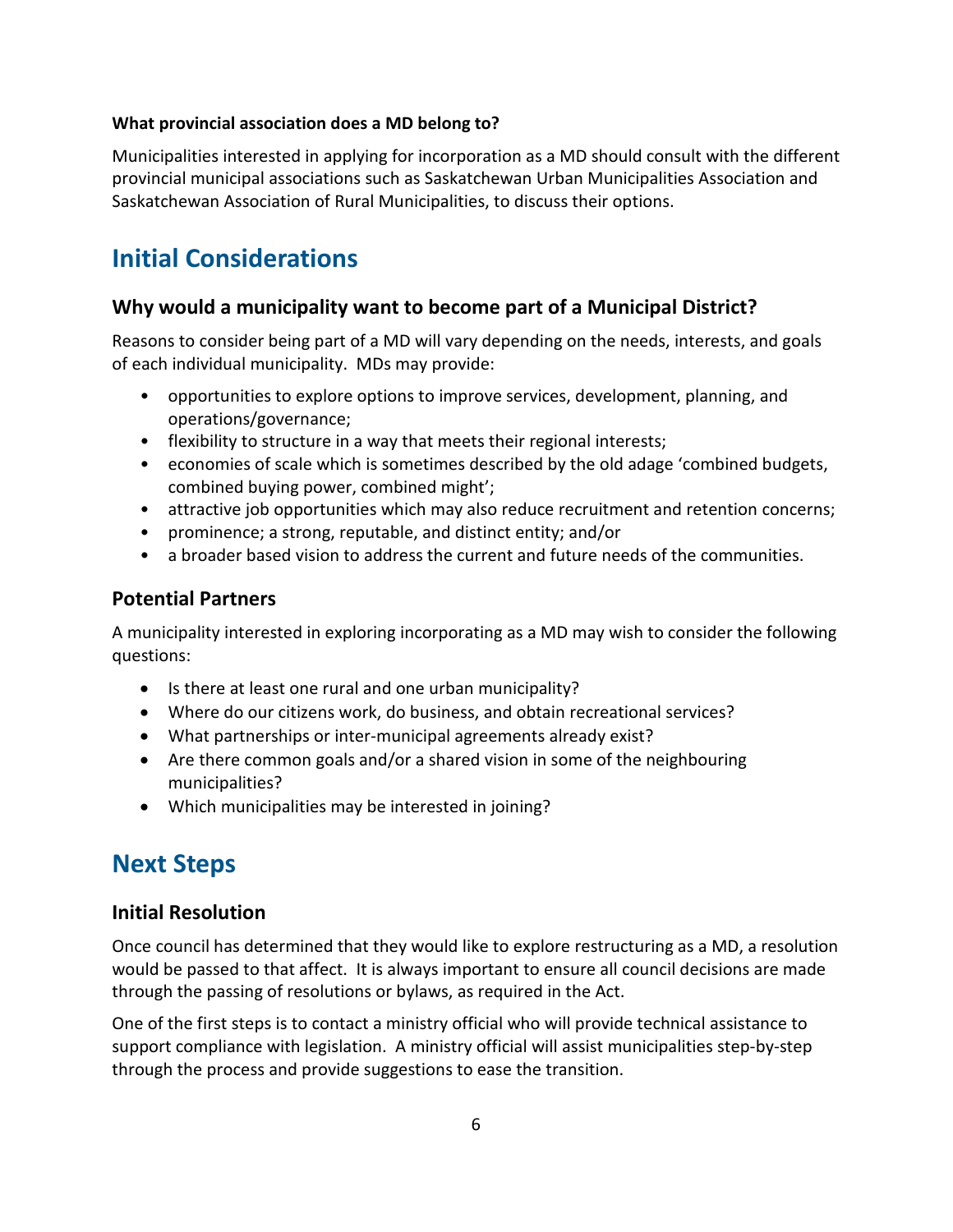### **Joint Meetings**

Where a council has decided to consult with potential municipal partners to discuss the council's ideas and considerations, it is necessary to authorize administration, by resolution, to set up an initial meeting with those potential municipal partners. Prior to the joint meeting, it is advisable to research and prepare some initial information for the invited municipality(ies). This will allow each municipal council to understand and make an informed decision about exploring the potential of merging municipalities to form a MD.

# **Priorities/Goals**

Setting priorities is always important, especially when there is more than one municipality involved. Working together to agree upon and establish priorities may assist with the advancement of common goals and desired outcomes.

It is important to remember that restructuring is more than just a physical changing of boundaries. It is a merging of cultures, which may vary from municipality to municipality, including cultures within the work places, standards and practices, community organizations, volunteers, and the public, to name a few. Even with the best intentions and plans there will still be unexpected challenges. Be prepared and create a pro-active plan on how to deal with questions, concerns, rumours, and challenges.

Some priorities may include:

- **Understanding the process**: Ensure both the legislative/ministry process and any additional process that the municipalities would like to follow, is clear and well understood.
- **Realistic timelines**: Timing is one of the most important aspects of the restructuring process. It may be useful to create a calendar of dates to set timelines for specific goals/activities to be completed. This timetable may change as new priorities emerge and other matters may become less significant as the process evolves. However, it is helpful for all municipalities to agree on a timeline and proceed toward a common goal. It will be important to not get sidetracked on minor issues. Organization will be essential in accomplishing the timelines established and assist in keeping with the goals.
- **Communication**: Communication is often the key to finding success in any event and restructuring is no exception. Councils need to determine acceptable standards of conduct and communication among themselves and their committees. A communication plan discussing when and how council will communicate with their staff, ratepayers, businesses, and volunteer community organizations is extremely beneficial. A few tips to remember as the communication strategy is determined:
	- o educate and engage the public, the most valuable asset. Help them become advocates for change;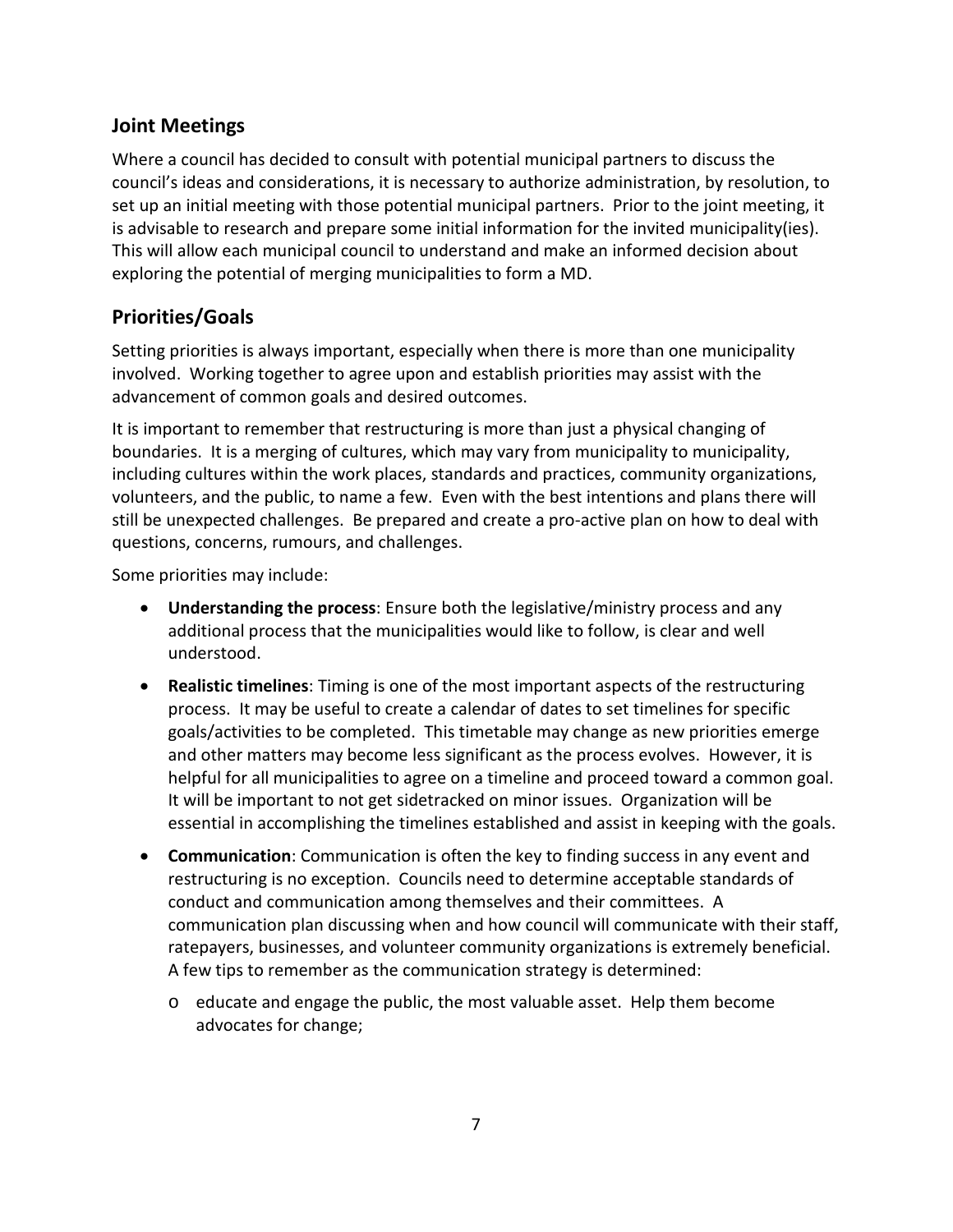- o plan key speaking points ahead of time so members of council and/or committees clearly and consistently articulate the desired message. This may include preparing actual written statements and/or questions and answers;
- o be prepared to respond to common fears such as loss of identity and 'what ifs';
- o know and speak the facts. Always be honest with the public and respect the decisions of council as a whole;
- o consider appointing one spokesperson for media communications; and
- $\circ$  if an answer is unknown or if a matter has not been discussed yet, be honest and up front. Establish ahead of time, the best method for getting answers back to individuals in this type of situation.
- **Transition process**: As the different stages are worked through, it is important to be flexible. Make necessary adjustments and changes to the original plan to ensure a smooth transition. Depending on the needs and desires of the affected municipalities, certain work may be completed prior to the actual effective date.

Some work may be completed as part of the restructuring agreement and some of the work may be completed following the formation of the MD. The critical thing to remember is that consideration is given to the appropriate timing for each matter including services, bylaws, including the development plan and zoning bylaw, staffing, and other operations.

Many of these items may be included in the restructuring agreement, however, matters that are completed prior to becoming a MD may be stated differently or not addressed at all in the agreement.

- **Staff workload throughout the process**: Municipal staff are key to a smooth and successful transition. An increased workload is likely inevitable, temporarily at least, as staff members continue to manage and maintain their own operations, but also work through the restructuring process by providing multiple reports, options, recommendations and attending meetings. In addition, they will be working toward combining or standardizing services, bylaws, and other operations as requested by a transition committee and/or councils. Be considerate of the staff and, if necessary, be prepared to appoint additional individuals to assist. Appendix "A" contains a checklist to assist the administrators with keeping track of key actions relating to restructuring.
- **Celebrate successes**: The process of change will be both exciting and challenging. The individuals opposed may be shouting from the rooftops and those who agree may often be silent. Success takes time and patience is key. It will take the vision and dedication of many people to see this process through successfully. Plan to publicly celebrate when major hurdles are overcome or important benchmarks have been met.

### **Restructuring Agreement**

It is never too early in the process to think about a restructuring agreement. It is important to realize that if an application to restructure proceeds, early discussions and decisions will form a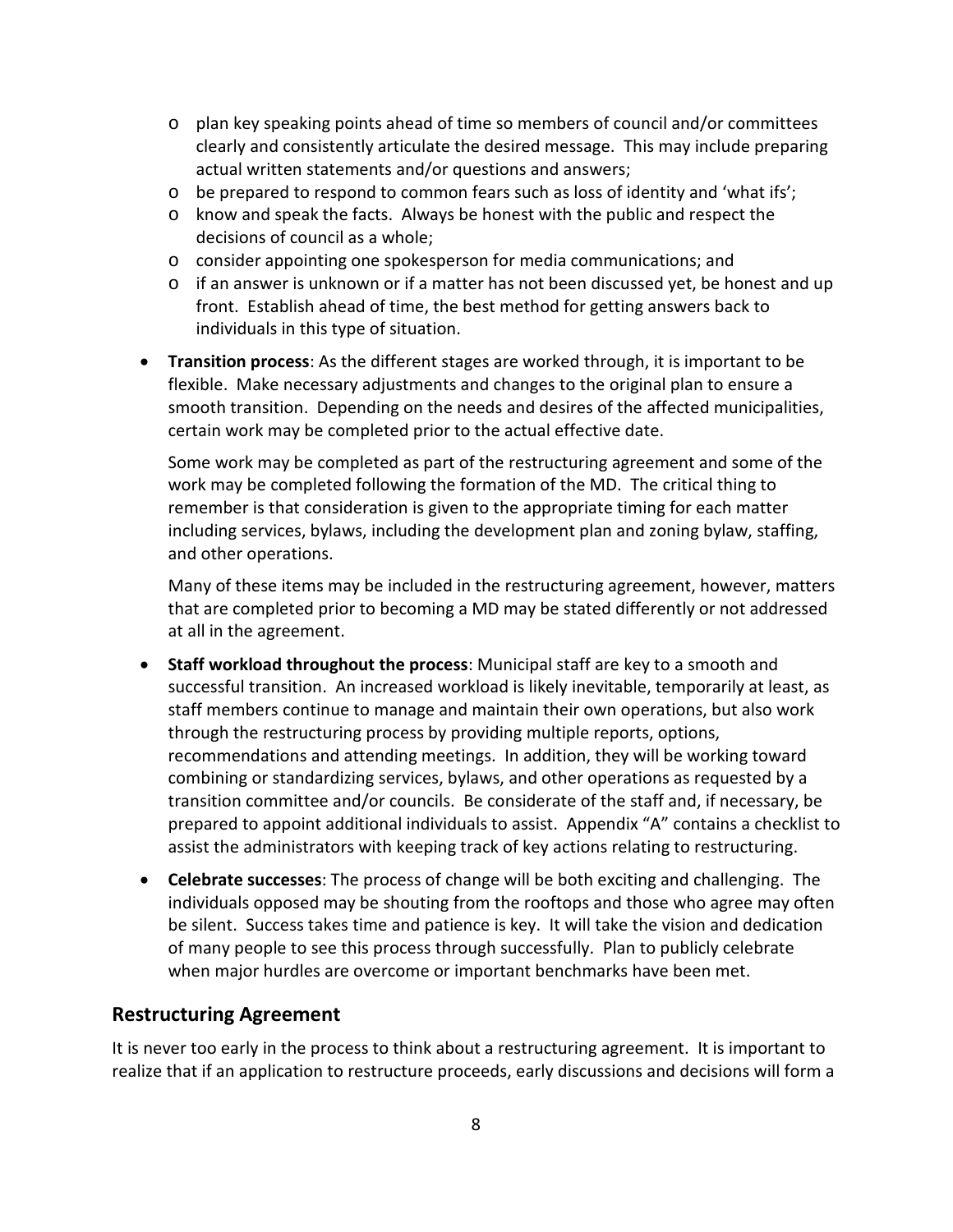basis for matters to be included in a restructuring agreement. Legislation requires specific matters be addressed in the agreement, while other matters are optional.

The order in which matters are discussed is not important. The goals and priorities for one municipality may be different than another municipality, but each of the topics below are required to be addressed at some point during the process.

The following are required in a restructuring agreement:

- name of municipal district;
- location of the municipal office(s);
- adoption of restructuring principles;
- disposition of assets, including allocation of any grants, surplus funds, reserves, and the manner of dealing with liabilities (if required);
- imposition of special levies for the purpose of equalizing mill rates, renewing municipal infrastructure, remedying, and reclaiming sites (if required);
- election provisions:
	- o an election must be held in the newly formed MD either as of the date of the Minister's Order establishing the area as a MD or at a specified date, in which case, there would be an interim council appointed in the Order;
	- $\circ$  establish whether the rural, urban, or resort village election provisions will apply;
	- o other electoral matters including the manner in which council will be constituted (number of council members, divisions, wards or at large); and
	- o depending on the provision chosen above, the municipalities will need to determine the boundaries of the divisions or wards, or if it will be an at large system;
- establishment of Special Service Areas, if desired:
	- $\circ$  for the purpose of providing different service levels, assigning different tax rates and applying different tax tools, it must be addressed in the restructuring agreement;
- provisions for altering and amending any provisions of the agreement including a minimum period, if any, during which no changes may be made;
- thresholds for properties to be eligible to use the simplified method for assessment appeals:
	- o this is currently different for urban and rural municipalities. The Minister's Order will state the negotiated value to be applied in the new MD; and
- a mechanism for dispute resolution.

Optional matters that may be considered in the restructuring agreement are:

- the process for integrating municipal administration and service delivery:
	- o What administration and services are currently provided?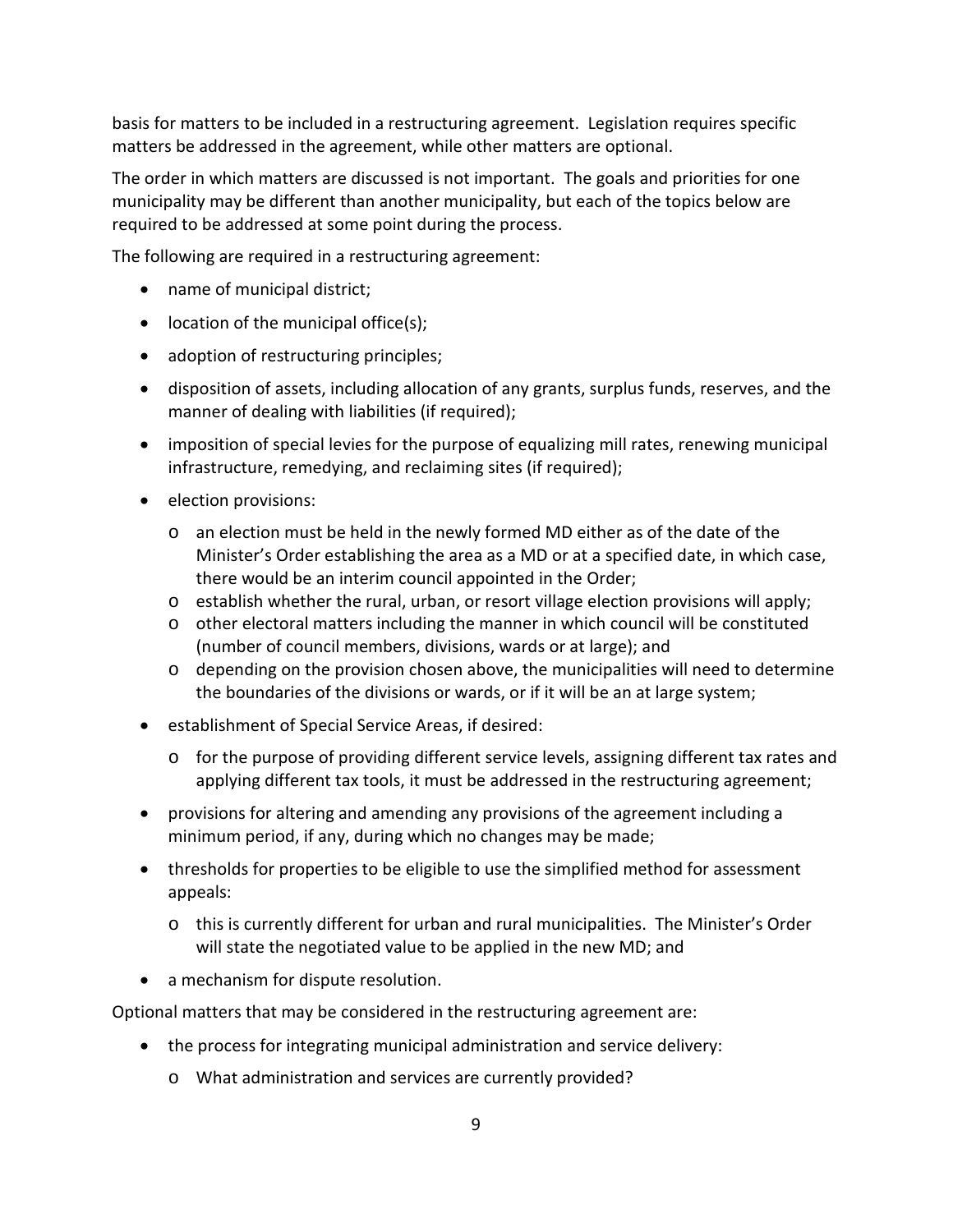- o What is the current cost?
- o Will administration and other services continue as currently provided?
- o Will the administrative structure and qualifications change?
- o Will Special Service Areas/additional service areas be an option?
- o How will changes be communicated to the staff and public?
- o How will this integration take place? For example, it may be desired to continue some services as they are currently provided for the first two years, while costs, levels of service and potential efficiencies can be analyzed and decisions made in the third budget cycle of the MD;
- staffing, including the appointment of a qualified administrator;
- bylaws:
	- o When will a new official community plan and zoning bylaw for the MD be developed and implemented? (e.g. prior to, at the time of or after formation of the MD).
	- o When will other bylaws be considered?
- association membership;
- grants; and
- facilities.

Depending on the complexity, there may be different matters to be addressed. Appendix "B" contains a sample restructuring agreement for guidance purposes only. It is always wise to consult a solicitor to assist with the preparation of the restructuring agreement. It is important that good, open dialogue occurs between the municipalities in order to address as many matters as possible.

Each municipality is required to pass a resolution or bylaw to enter into the agreement and to authorize its execution. The resolution or bylaw must be passed at a properly constituted meeting of the council of each municipality.

### **Development, Growth and Budget Plans**

Plans for development, growth, and budgeting may have been discussed earlier in the process, however, it will be important to develop a written plan that will provide evidence of the capacity and sustainability of the MD. The ministry and the public will want to review and evaluate the proposed plan to assure a safe, healthy and vibrant municipality with the capacity to provide good government and meet service level demands. The plan and proposed budget should address key services such as:

- roads;
- recreational facilities;
- water and sewer services;
- waste collection/disposal;
- emergency preparedness; and/or
- others.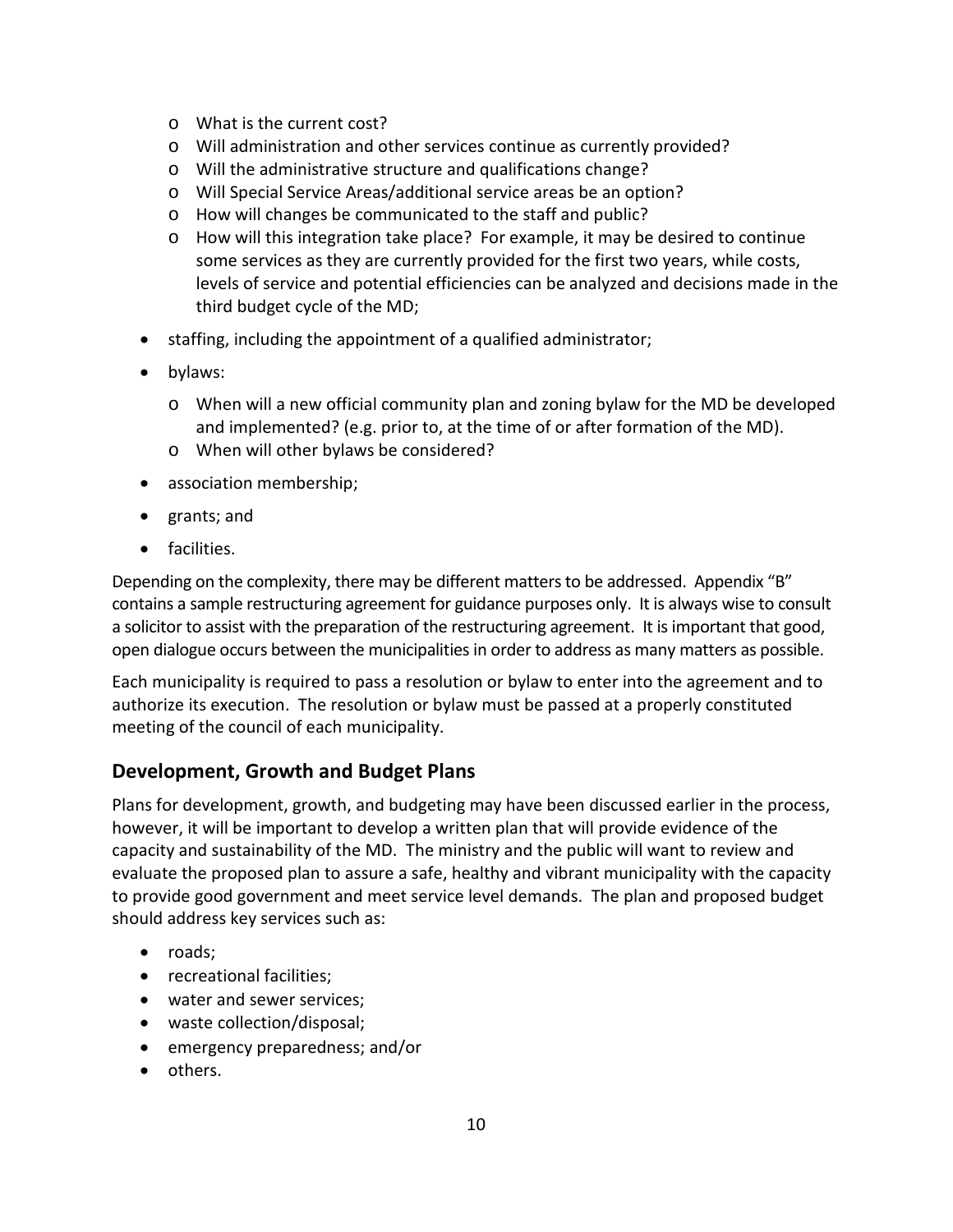# **Public Consultation**

Providing opportunities to consult with the public of all the involved municipalities is critical. The application to the minister should include information about how public consultation is undertaken. Opportunities for the public to hear the facts, view the restructuring agreement, offer suggestions and comments, ask questions and submit comments is part of being open and transparent. The public consultation process also provides the decision-makers with further information and feedback which may inform/influence their research and future plans.

While setting a date for a public meeting, the councils should consider all of the parties affected by the restructuring. Exercise care and consideration in selecting a date, time and place for the meeting that would accommodate the other affected municipalities, all ratepayers and other affected parties. The councils may wish to consider having more than one public meeting, potentially one earlier on in the process to provide information and facts to the public and receive feedback and then another meeting when details are more formalized.

It is important to discuss how and where to publish notice of the public meeting. Ensure that all citizens have sufficient notice in order to review the application and attend the meeting.

### **Review and Finalization**

It is important for the involved municipalities to take the time to get together and debrief after the public consultation. Be sure to ask:

- What were the suggestions or concerns?
- What did we learn?
- Are there any matters we should address prior to making an application to restructure?
	- o Follow-up meeting?
	- o More information for municipalities? For the public?
	- o Matters of concern?
	- o Other matters?

The restructuring agreement is the core document which will direct the terms of restructuring and governance, as well as terms affecting the consequences and future of the MD. Review of the restructuring agreement a final time will be beneficial to ensure all matters are addressed in such a manner that achieves the desired outcomes.

### **Application**

The final step of the application process is to apply jointly for incorporation as a MD to the Ministry of Government Relations. The application must be in a form directed by the minister. Please contact a ministry official to obtain the application and they will provide assistance in ensuring all necessary information is included with the application.

The application must include a letter stating the request to restructure as a MD and include the following supporting documentation:

• resolutions of the councils making the application;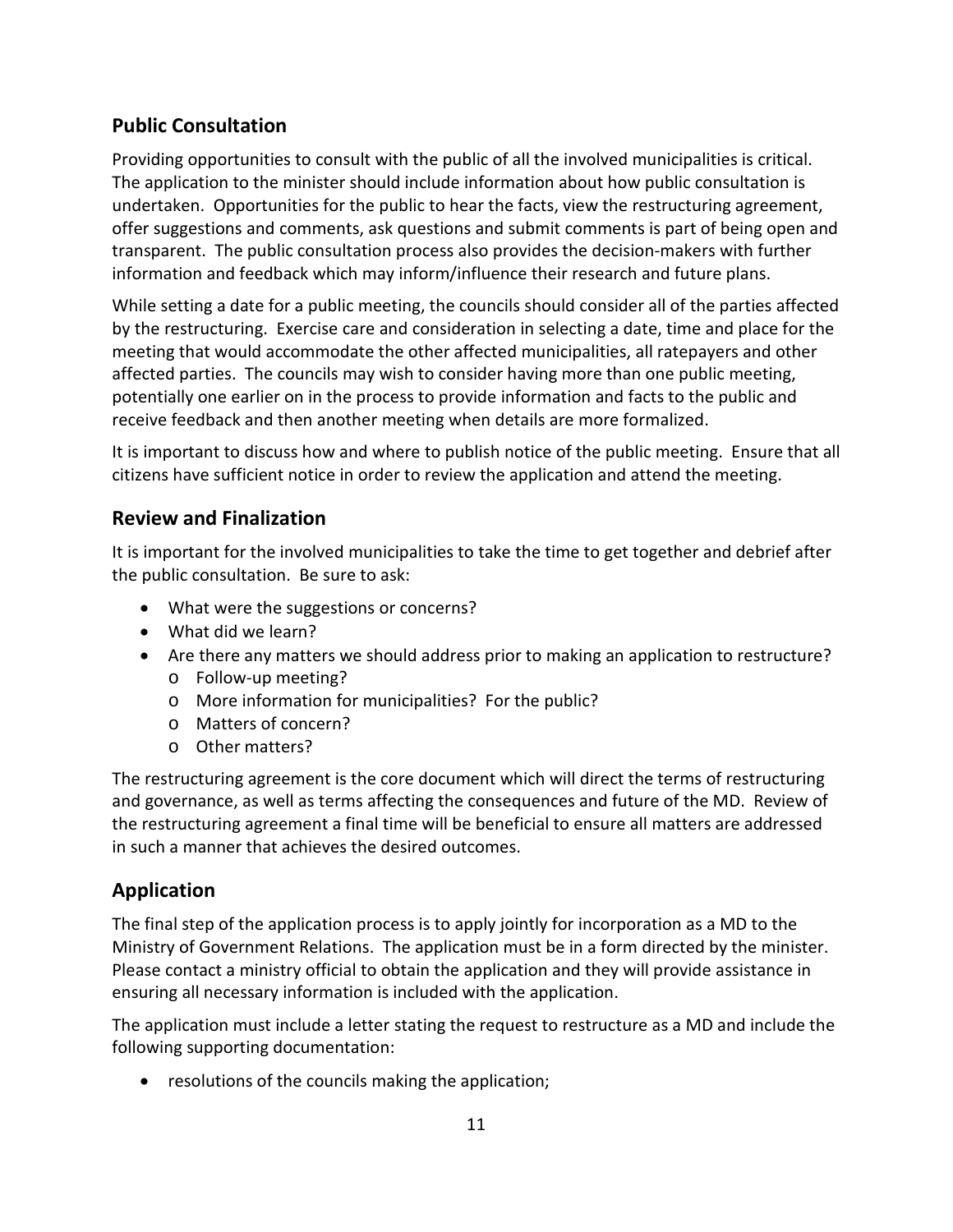- choice of election date and provisions (rural, urban or resort village) and (wards/divisions, or at large);
- when and where public consultations were held;
- written submissions received from the public;
- signed restructuring agreement addressing the matters required in the Act subsection 53(3);
- proposed capital and operating budget;
- plans for growth and development;
- evidence of sustainability;
- desired effective date of the Minister's Order (consider year-end for efficient transfer purposes);
- suggested names for interim council members, if necessary;
- population, dwellings and taxable assessment of individual municipalities and combined totals; and
- any other information requested by the ministry.

# **Other Considerations**

The length of time to work through this process may vary significantly depending on factors including, but not limited to, size, location, desired changes and outcomes. It is important to keep in touch with a ministry official to ensure compliance with current legislative and other ministry requirements.

# **Further Information**

For further information, contact:

Ministry of Government Relations Advisory Services and Municipal Relations 1010 - 1855 Victoria Avenue REGINA SK S4P 3T2 Phone: (306) 787-2680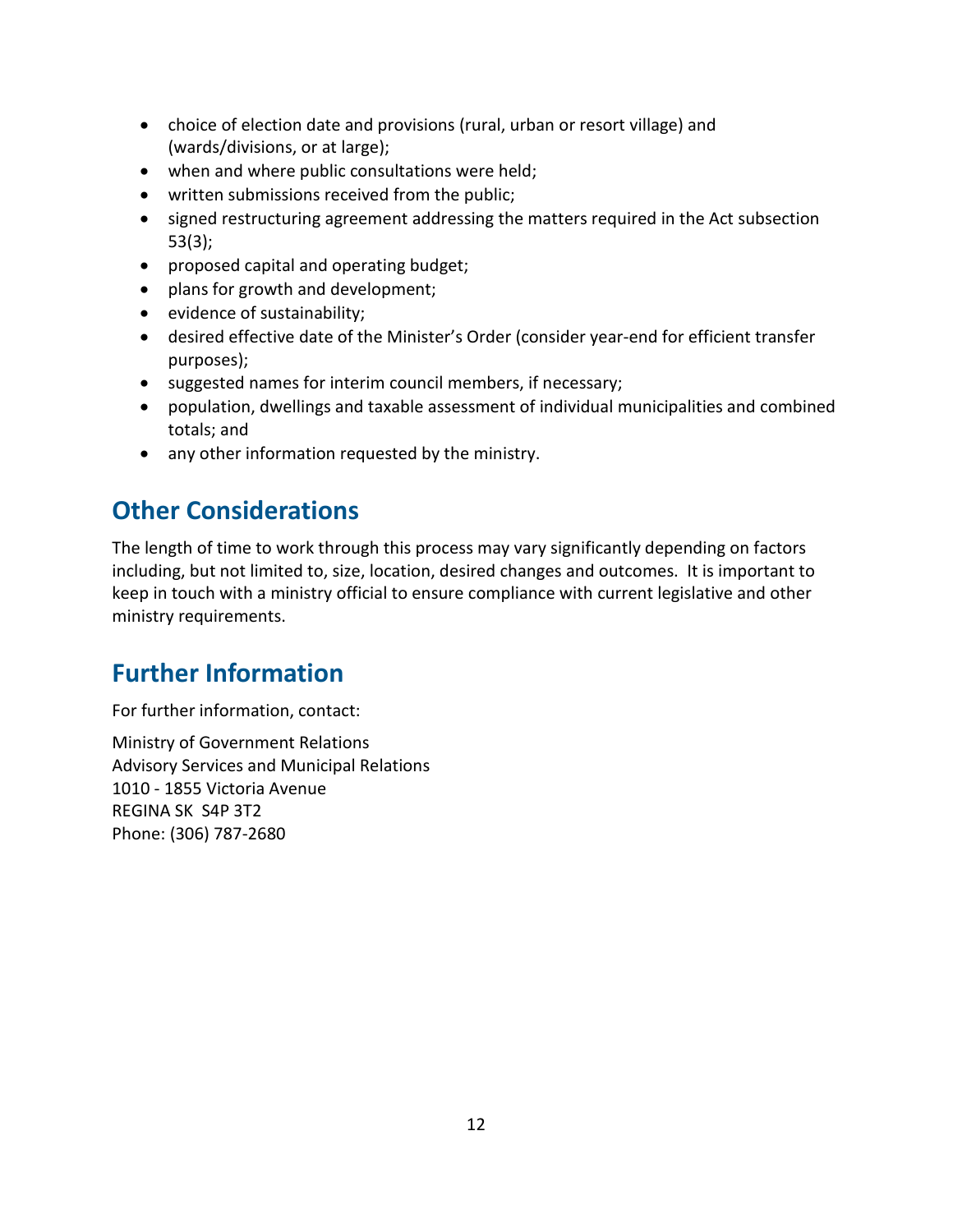# **Appendix "A"**

### *INITIATING MUNICIPALITY - RESTRUCTURING CHECKLIST*

| <b>Date</b> | <b>Action</b>                                                                                                                                     |
|-------------|---------------------------------------------------------------------------------------------------------------------------------------------------|
|             | Council passes resolution to initiate the restructuring process, meet<br>with affected municipality(ies) and invite ministry official to meeting. |
|             | Meeting between municipalities to be restructured.                                                                                                |
|             | Other affected municipality(ies) pass a complementary resolution.                                                                                 |
|             | Further meeting(s) between municipalities to negotiate restructuring<br>agreement.                                                                |
|             | Initial public meeting to discuss proposed restructuring, if desired.                                                                             |
|             | Draft a restructuring agreement.                                                                                                                  |
|             | Meeting(s) between municipalities to be restructured, if required, to<br>finalize agreement.                                                      |
|             | Resolution of each municipality to enter into restructuring agreement<br>and authorizing mayor/reeve and administrator to sign agreement.         |
|             | Restructuring agreement signed by all municipalities.                                                                                             |
|             | Start to prepare the application to restructure.                                                                                                  |
|             | Resolution to advertise the public notice of intention to restructure<br>(determine final date for submissions to include in the notice).         |
|             | Date(s) of publication(s) of the public notice.                                                                                                   |
|             | Date of public meeting.                                                                                                                           |
|             | Last date to file submissions to restructuring proposal.                                                                                          |
|             | Completion of the restructuring application.                                                                                                      |
|             | Resolution of each municipality to forward the joint application to the<br>Minister of Government Relations.                                      |
|             | Restructuring application forwarded to the ministry.                                                                                              |
|             | Minister's Order signed.                                                                                                                          |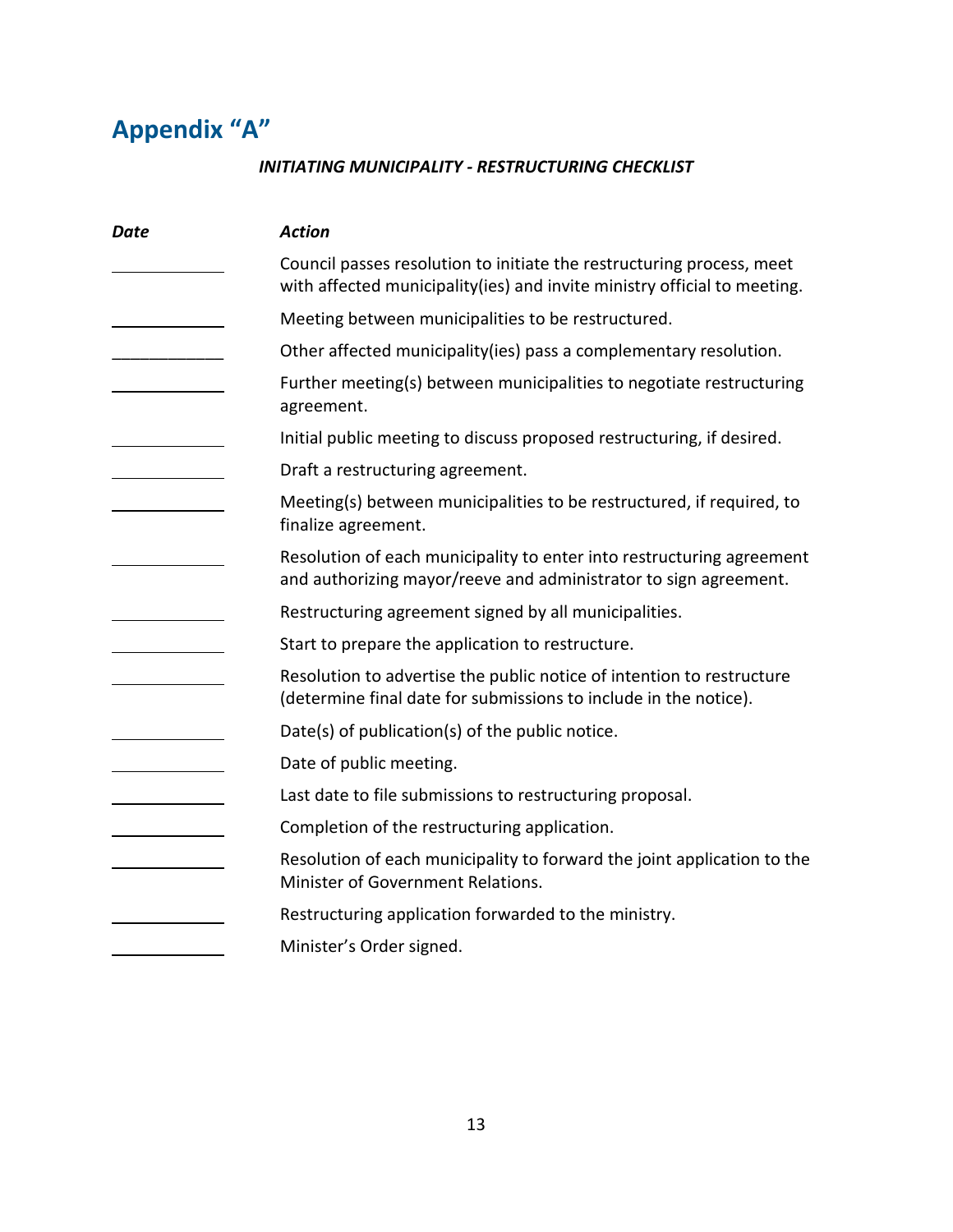# **Appendix "B"**

#### *SAMPLE AGREEMENT*

#### **RESTRUCTURING AGREEMENT**

#### between the

*Village of Somewhere (name of municipality initiating restructuring)*

and the

*Town of Anywhere (name of municipality initiating restructuring)*

and the

*Rural Municipality of Everywhere No. 900 (name of affected municipality)*

*(must be at least one urban and one rural municipality)*

*(This is a sample agreement between three municipalities that wish to form a MD that include some of the terms municipalities may wish to include in their restructuring agreement for a MD. Municipalities should review and carefully consider any areas of potential concern or areas where a common understanding on specific matters may be beneficial for inclusion within the agreement. Please ensure reference to the municipality type throughout the agreement is referred to in the correct context (i.e. Village/Town/Rural Municipality).*

#### **Opening Statement**

- 1. This agreement has been entered into by the *Village of Somewhere* (Village), the *Town of Anywhere* (Town) and the *Rural Municipality of Everywhere No. 900* (RM) for the purpose of merging the municipalities together to form the newly incorporated Municipal District.
- 2. The Village, Town and the RM will be referred to as the "former municipalities" for the purposes of this agreement.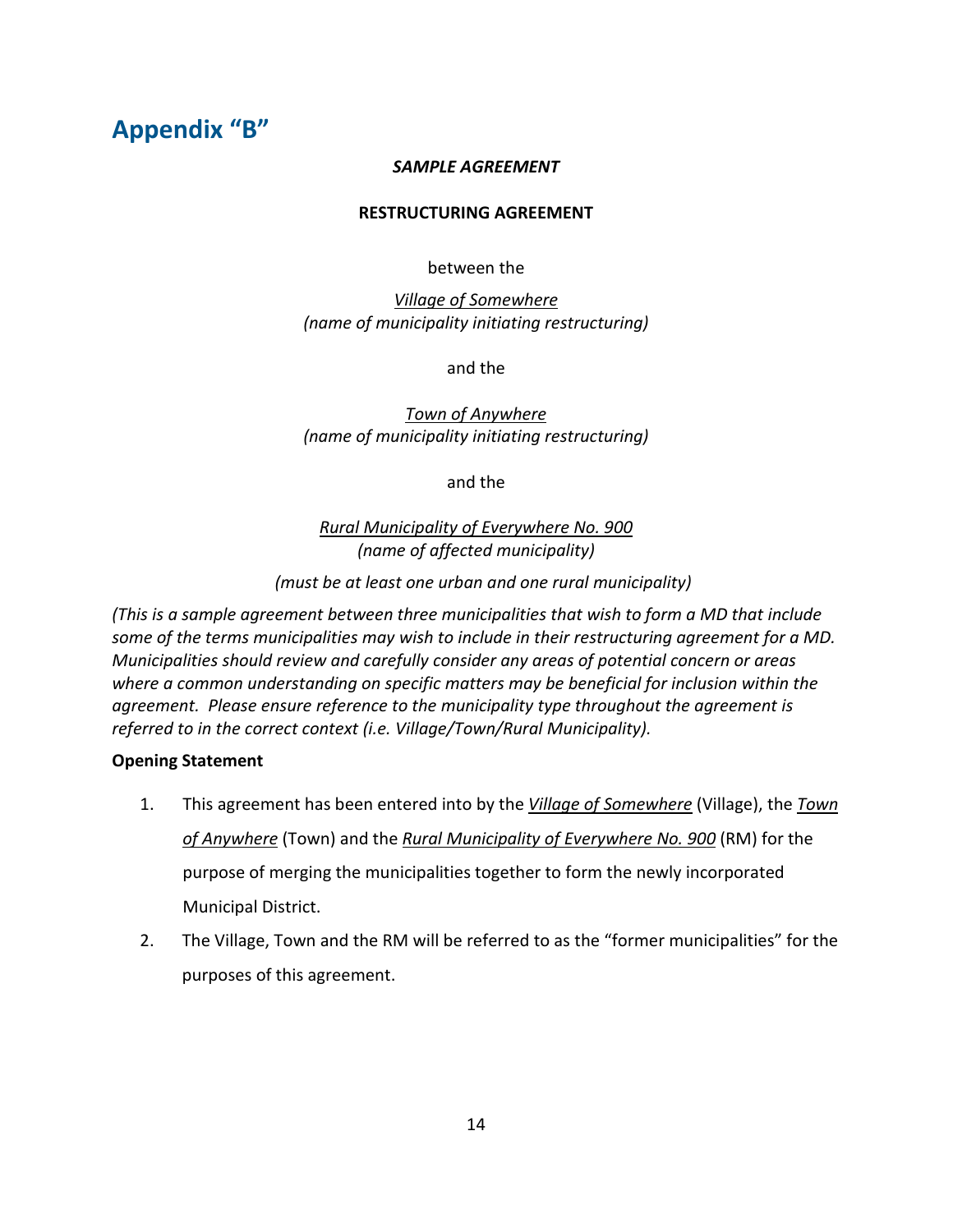#### **Name and Boundaries**

- 3. The name of the new Municipal District shall be the *Municipal District of Go There* (MD); *(name of new municipality)*
- 4. The MD consists of the land as described in Schedule A.
- 5. A reference to any land described in Schedule A in any order, regulations, bylaw, or resolution, certificate of title, agreement or other instrument is deemed to be a reference to the MD.

### **Location of the Municipal Office**

6. The MD Municipal Office shall be located at the following location:

### **Application of Bylaws and Resolutions of the Former Municipalities**

7. Bylaws and resolutions in force in the former municipalities continue to apply to the territory of the former municipalities for one year or until they are sooner repealed or others are made in their place.

.

### **Municipal Election**

- 8. The provisions of *The Local Government Election Act, 2015* for \_\_\_\_\_\_\_\_ *(rural, urban or resort village)* municipalities shall apply to the MD*.*
- 9. The election of members of the first council of the MD is to take place on
- 10. The municipal costs of the election process are a charge on the MD as a whole.

### **Composition of First Council**

11. Until changed by a bylaw of the MD:

.

- a) The council of the MD consists of a \_\_\_\_\_\_\_\_\_\_\_\_\_*(mayor/reeve)* and *(pick number)* other councillors,
- b) The  $(mayor/reeve)$  is to be elected at large.

### **Election of Councillors on Basis of Wards/Divisions**

*(In the event the councils choose to establish wards/divisions, the following terms may be included.)*

- 12. The councillors of the MD are to be elected on the basis of \_\_\_\_\_\_\_ *(wards or divisions)*.
- 13. The \_\_\_\_\_\_\_ *(wards or divisions)* of the MD are established as described in Schedule B.

### **Designation of Special Service Areas**

*(In the event the councils choose to designate Special Service Areas (SSA), include applicable terms and conditions).*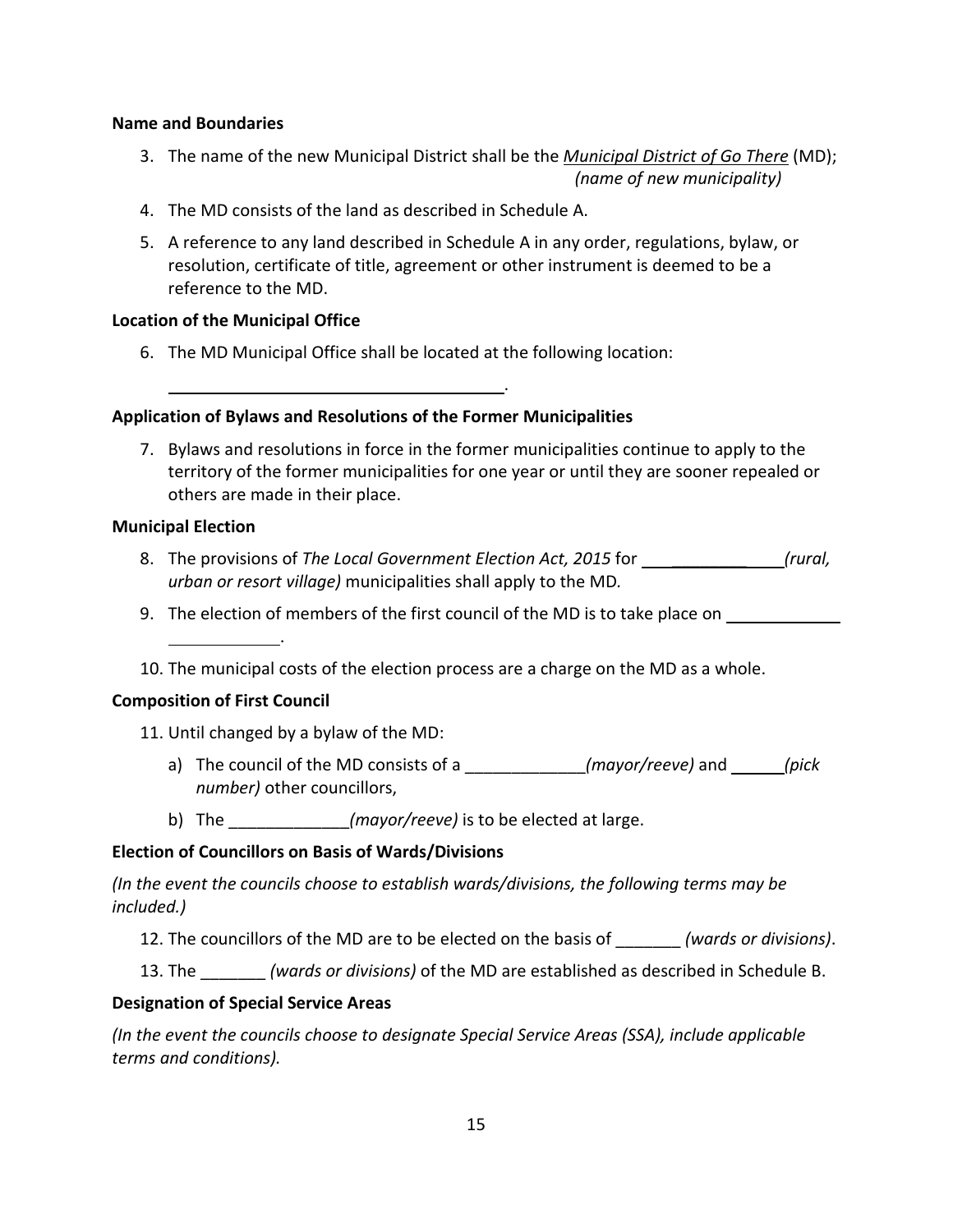- 14. The following areas shall be designated as Special Service Areas for the purpose of assigning different tax rates and/or application of tax tools and providing different service levels:
	- a) (*description of lands);* and
	- b) (*description of lands).*
- 15. All revenues and expenditures collected for and within each of the Special Service Areas shall be recorded through separate revenue and expense ledger accounts and the administrator of the MD shall annually report to council the amount of funds allocated to each of the areas, the expenditures made from those funds and the balance of the accumulated surplus, if any, to the credit of each of the areas to ensure accountability.

*(In the event SSAs are designated, specific and general terms and/or percentages may be assigned to each SSA. All revenues and expenses relating to an SSA must be allocated to the SSA. There is no general 'pot' of money until such time as the SSAs are dissolved by Minister's Order.)*

### **Employees**

*(If there are specific concerns or consideration of appointments it should be addressed here).*

16. Effective \_\_\_\_\_\_\_\_\_\_\_\_, the employees of the former municipalities continue as employees of the MD*.* 

*(This clause would leave the decisions regarding employees to the new council. You may also want to list each employee separately, or list those which you know will not continue as employees of the MD. The Village, Town and RM would need to provide appropriate notice prior to the restructuring of any employees who will not be continuing as employees of the MD).*

### **Assets and Liabilities**

*(These are sample terms/conditions. Council may wish to change, alter, remove or add terms which are suitable to the situation).*

17. All assets and liabilities of the former municipalities shall become the assets and liabilities of the MD upon the effective date of the restructuring.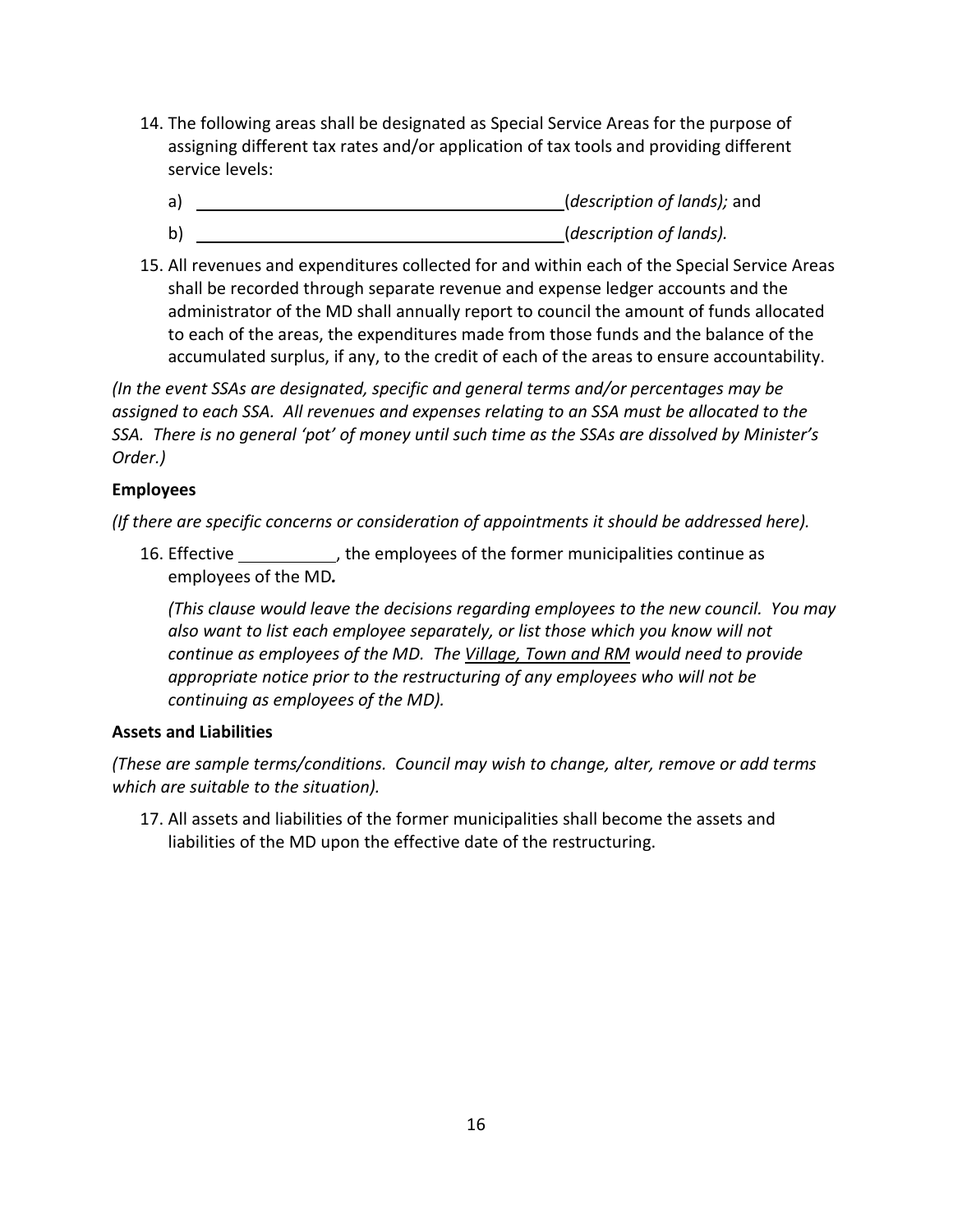- 18. Cash assets remaining subsequent to the settlement of the assets and liabilities of each of the former municipalities shall be set aside for the provision of services and/or benefits within each of the former municipalities respectively. *(This could be done with or without the designation of Special Service Areas. Alternatively, councils may wish to consider combining cash assets for use by the MD).*
- 19. All grants received by the MD in recognition of the former municipalities will be set aside for provisions and/or benefits within the former municipalities respectively*. (For example, gas tax funding already allocated for a period of years; revenue sharing grant money apportioned to each Special Service Area, if designated; etc).*
- 20. *Include any other terms the municipalities may agree to regarding assets and liabilities including:*
	- *a) manner of dealing with liabilities; and*
	- *b) manner of dealing with reserves.*
- 21. The MD*,* pursuant to *The Municipalities Act* clause 53(3)(e) and subsections 283(3) and 283(4) may, by bylaw, impose special levies on affected properties for the following purposes:
	- a) renewing municipal infrastructure;
	- b) remedying and reclaiming contaminated sites;
	- c) settling any liabilities of the parties; or
	- d) equalizing mill rates.

*(The special levy must not be for a term not greater than 10 years unless the special purpose levy is to retire a debt. In the case of retiring a debt, the term of the levy must not exceed the term of the outstanding debt.)*

### **Consolidating Financial Operations**

*(Councils may wish to consider terms relating to the financial operations such as: integration of accounting systems, banking arrangements and integrated insurance policies).*

### **Consolidating Physical Operations**

*(Councils may wish to consider terms relating to consolidating physical operations, such as: furnishing the municipal office, coordinating public vehicles and addressing excess facilities and equipment).*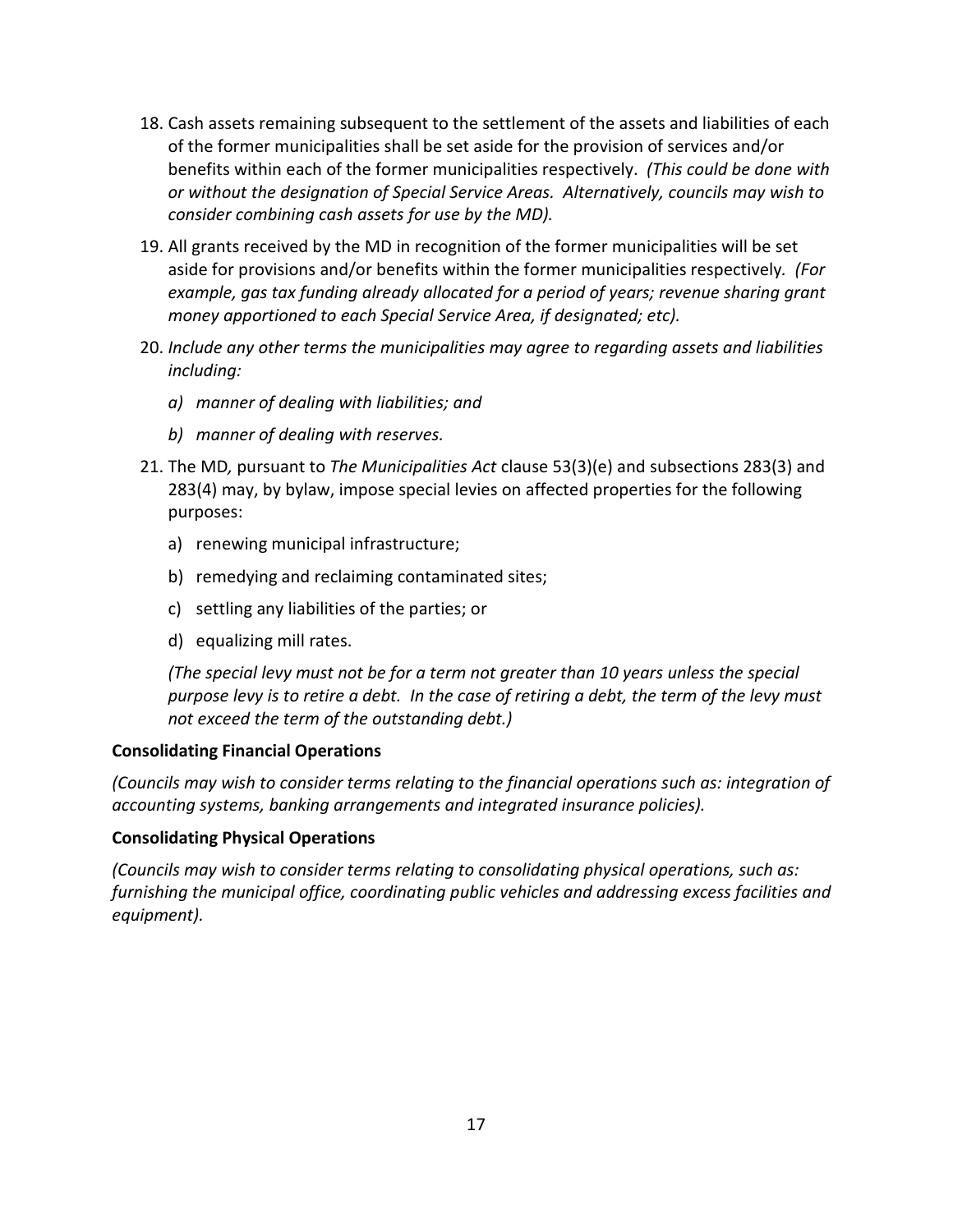### **Amend Agreement**

*(In the event the councils choose to include an altering or amending section within the agreement, consideration may be given to terms and conditions in which the restructuring agreement may be amended by the council of the MD and a minimum period, if any, during which no changes may be made. Provisions may restrict amendments to certain sections of the agreement. Another factor to consider may be the percentage of council agreement needed to be in favor of an amendment).*

- 22. The councils of the municipalities, party to this restructuring agreement, may amend this agreement prior to the application to the minister, by passing complementary resolutions, and authorizing the mayors/reeves and administrators to sign the amended agreement.
- 23. The council of the MD may only amend this restructuring agreement by resolution with *unanimous consent* during the first two years following the effective date of the Minister's Order and shall comply with all legislative requirements and processes regarding the same.

#### **Dispute Resolution**

*(Councils must determine, for inclusion in the agreement, the process to resolve disputes. Options may include an appeal board, employing the Dispute Resolution Office with the Ministry of Justice or any other process agreed upon by the councils.)*

#### **Counterpart**

24. This agreement shall be signed in counterparts and all shall be deemed one original instrument.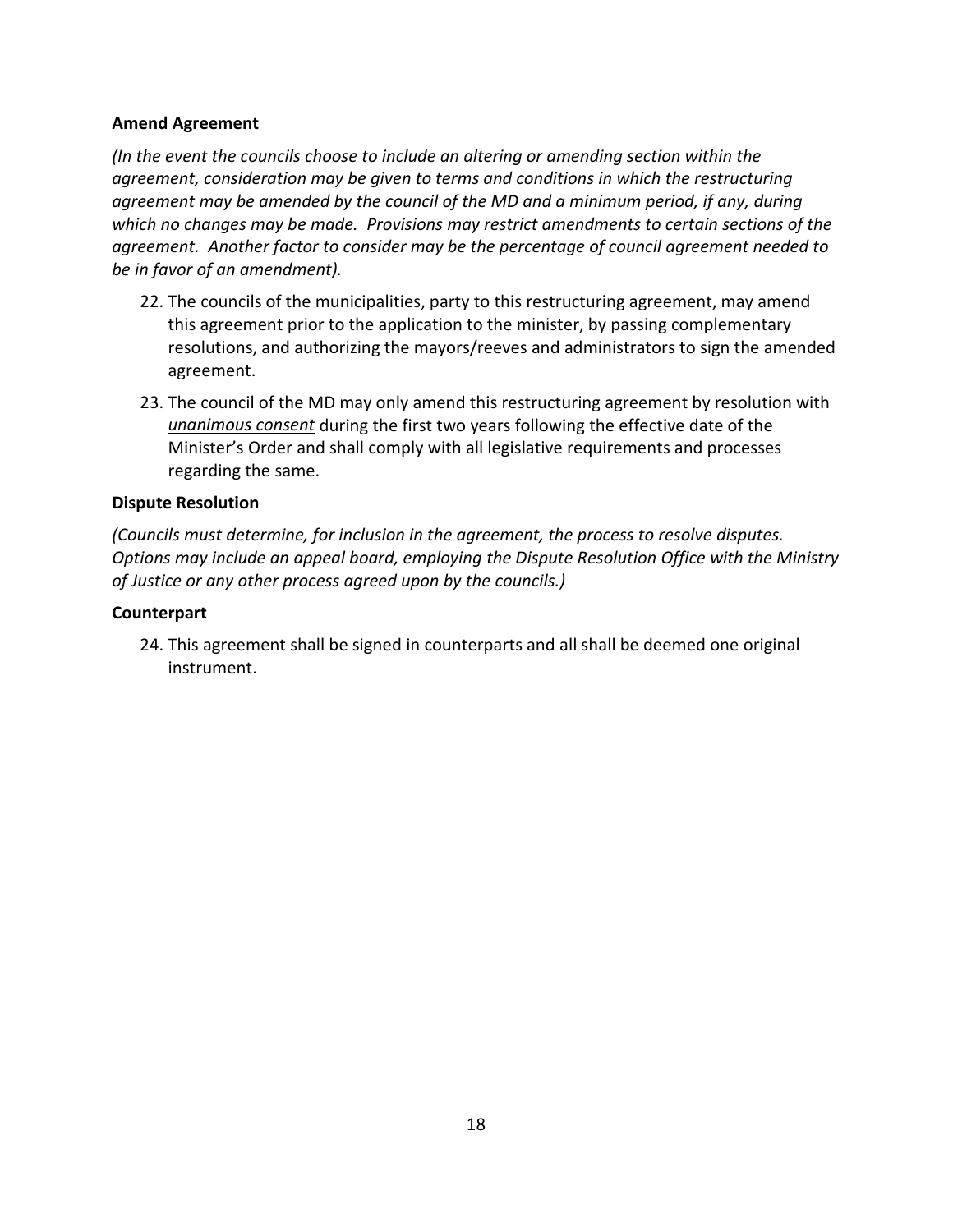## **Effective Date**

|             | Signed this _______ day of __________, 20__ at ___________________________, Saskatchewan. |  |
|-------------|-------------------------------------------------------------------------------------------|--|
|             | Mayor, Village of Somewhere                                                               |  |
| <b>SEAL</b> |                                                                                           |  |
|             | Administrator, Village of Somewhere                                                       |  |
|             | Signed this ______ day of _________, 20__ at ___________________________, Saskatchewan.   |  |
| <b>SEAL</b> | Mayor, Town of Anywhere                                                                   |  |
|             | Administrator, Town of Anywhere                                                           |  |
|             | Signed this _______ day of __________, 20__ at ___________________________, Saskatchewan. |  |
| <b>SEAL</b> | Reeve, Rural Municipality of Everywhere No. 900                                           |  |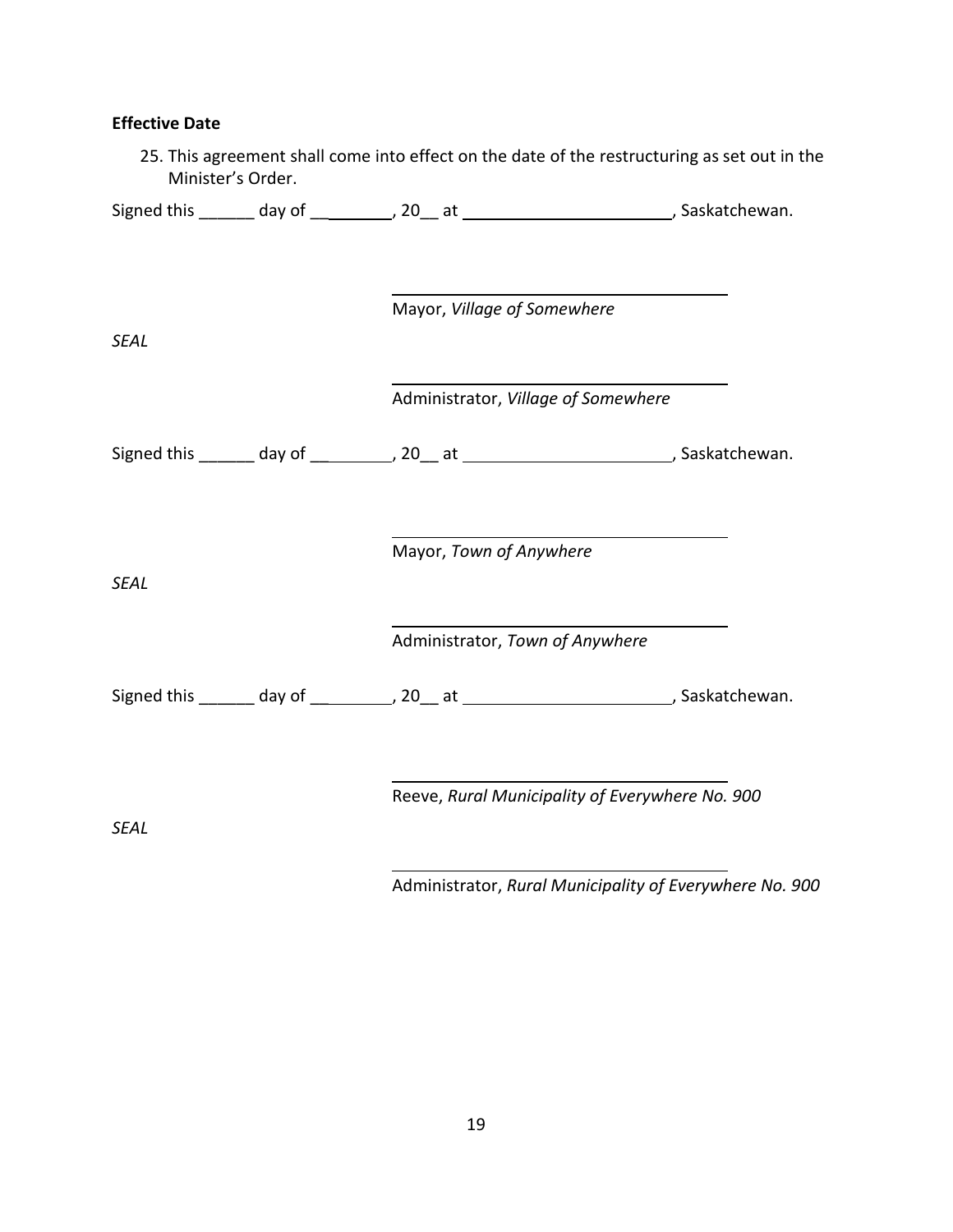**Schedule "A"**

**BOUNDARIES OF THE MUNICPAL DISTRICT OF \_\_\_\_\_\_\_\_\_\_\_\_\_\_\_\_\_**